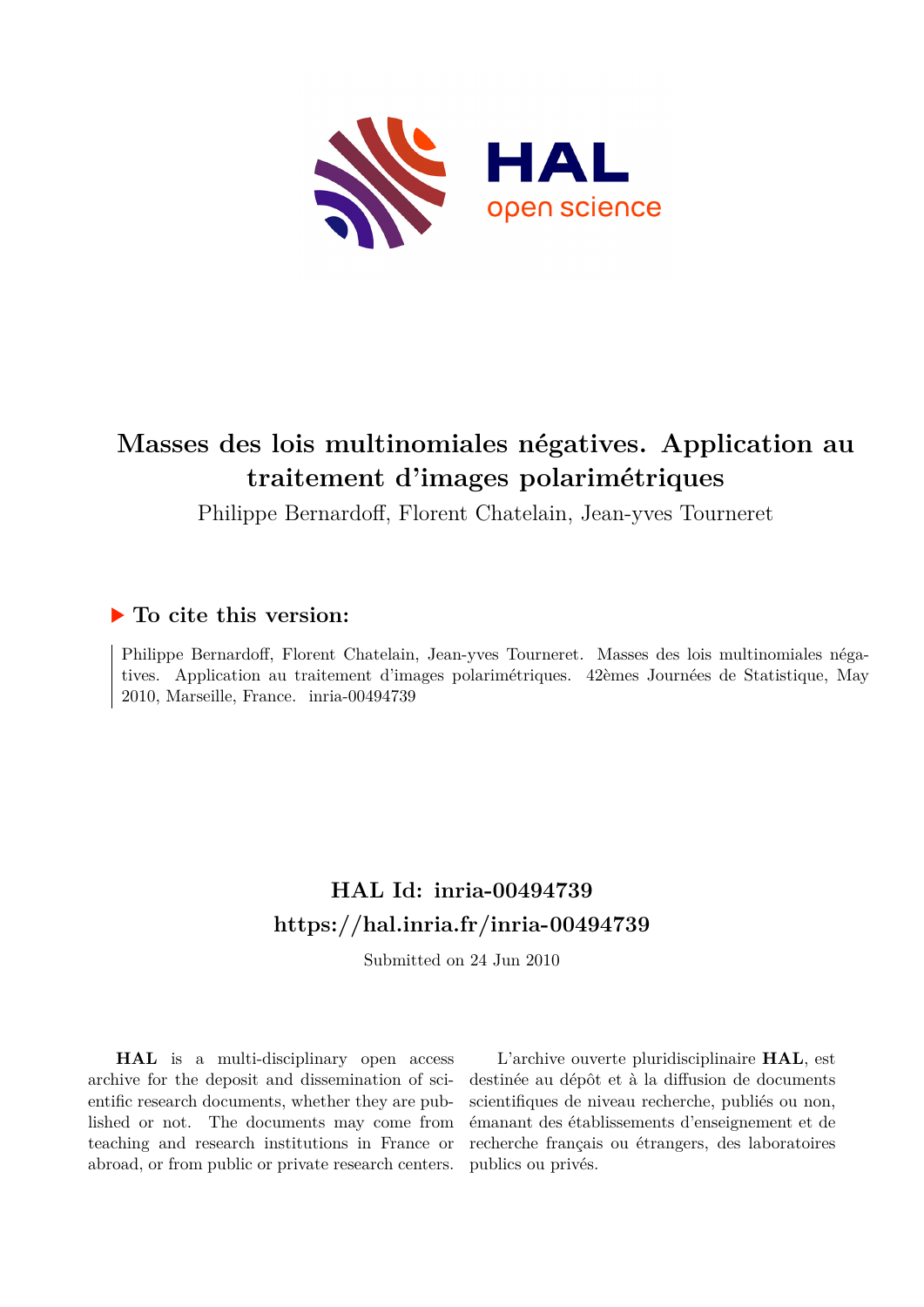#### Masses des lois multinomiales negatives. Application au traitement d images polarimetriques.

Philippe Bernardo§, Florent Chatelain et Jean-Yves Tourneret.

P. Bernardoff : Université de Pau et des Pays de l'Adour, avenue de l'Université,  $64000$  Pau, France. LMAP UMR  $5142$ . E-mail : philippe.bernardoff @univ-pau.fr

F. Chatelain : Gipsa-lab, DÈpartement Signal et Images, 961 rue de la Houille Blanche, BP 46, 38402 Saint Martin d'Heres, France. E-mail : florent.chatelain@gipsalab.inpg.fr

J.-Y. Tourneret : Université de Toulouse, IRIT/ENSEEIHT/T esa, 2 rue Charles Camichel, BP 7122, 31071. Toulouse cedex 7, France

Résumé : Cet article est dérivé d'une nouvelle expression des masses des lois multinomiales négatives multivariées. Cette expression des masses peut être utilisée pour déterminer les estimateurs du maximum de vraisemblance de ses paramËtres inconnus. Une application au traitement díimages polarimÈtriques est étudiée. Plus précisément, les estimateurs du degré de polarisation utilisant la méthode du maximum de vraisemblance avec différentes combinaisons d'images sont comparés.

Mots clés : Lois multinomiales négatives, maximum de vraisemblance, images polarimétriques, degrés de polarisation.

Abstract : This paper derives new closed-form expressions of the masses of multivariate negative multinomiale distributions. These masses can be maximized to determine the maximum likelihood estimator of its unknown parameters. An application to polarimetric image processing is investigated. More precisely, estimators of the polarization degree using maximum likelihood methods with different combinations of images are compared.

Keywords : Negative multinomial distributions, maximum likelihood, polarimetric images, degree of polarization

### 1 Introduction

Bar Lev et al. [1] introduced multivariate NMDs whose PGFs are defined as the inverse  $\lambda$ th power of any affine polynomial as follows. Let us denote  $[n] = \{1, \ldots, n\}$  and  $\boldsymbol{z}^T = \prod_{t \in T} z_t$ , where  $\boldsymbol{z} = (z_1, \ldots, z_n) \in \mathbb{R}^n$  and  $T \subset [n]$ . Let  $P_n(z) = \sum_{T \subset [n], T \neq \emptyset} P_T z^T$  be an affine polynomial, with respect to the n variables  $(z_1, \ldots, z_n)$  such as  $1-P_n(1) \neq 0$ . The NMD  $\mathcal{NM}(n, P_n)$  associated to  $(n, P_n)$  is defined by its PGF equal to  $\mathcal{G}_{\mathcal{NM}(n, P_n)}(z) = (1 - P_n(z))^{-\lambda} (1 - P_n(1))^{\lambda}$ . These very general multivariate NMDs were recently used for image processing applications in [3].

For a valid NMD, the corresponding expression of the coefficient of  $z^{\alpha}$  in the Taylor expansion of  $(1 - P_n(z))^{-\lambda}$  is given by the formula (see [2])

$$
c_{\alpha}\left(\lambda, P_n\right) = \sum_{k \in K_{\alpha}} \left(\lambda\right)_{|k|} \frac{p^k}{k!},\tag{1}
$$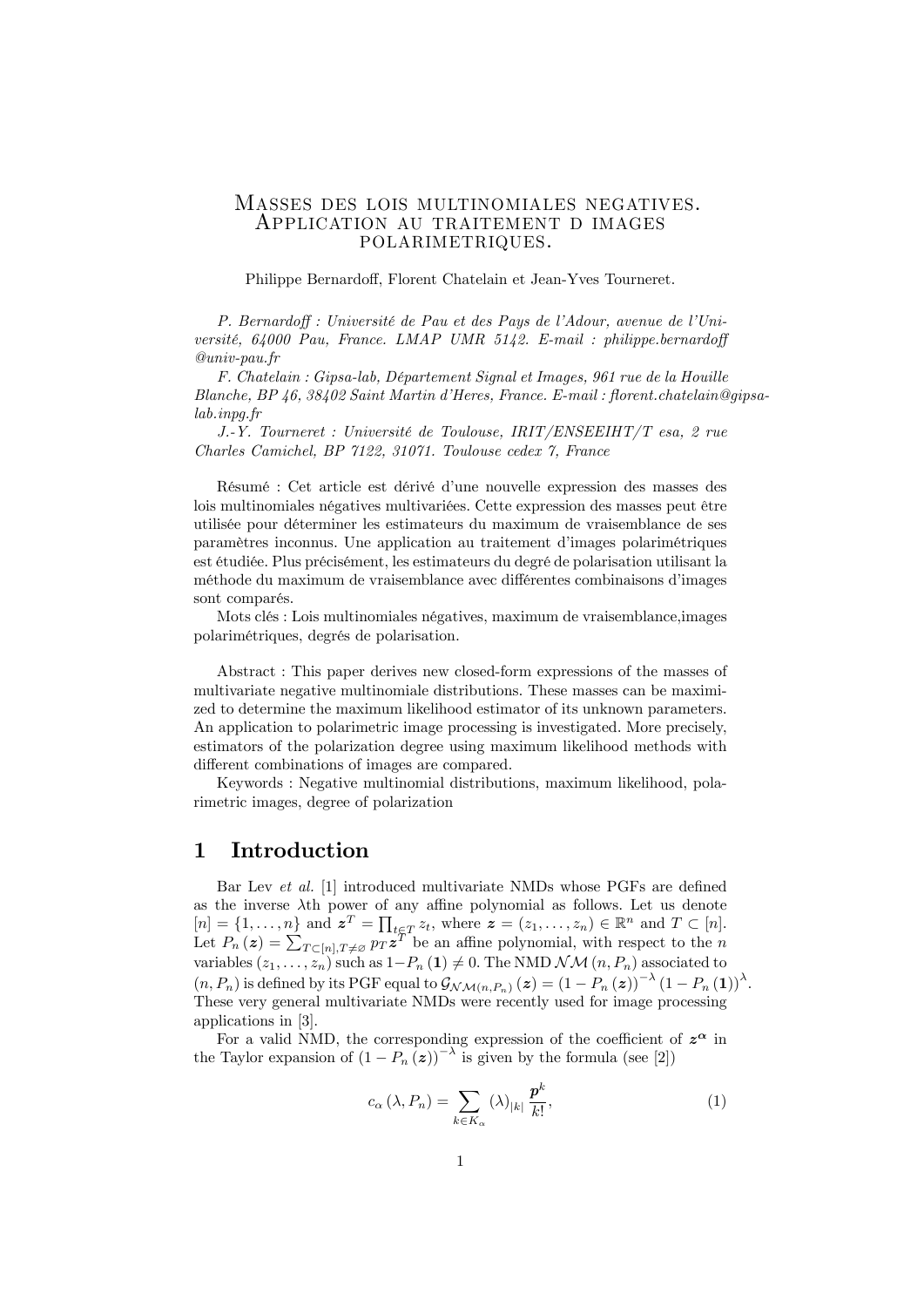where  $K_{\alpha} = \{k : \mathcal{P}_n \to \mathbb{N}\}\,$ , and  $\mathcal{P}_n$  is the set of all subsets of  $[n]$ .

The first part of this paper derives a way of computing the masses of multivariate NMDs  $\mathcal{NM}(n, P_n)$  defined above. The second part of the paper is devoted to the application of NMDs to image processing, more specifically to polarimetric image processing.

## 2 Negative Multinomial Distributions

An *n*-variate NMD is the distribution of a random vector  $\mathbf{N} = (N_1, ..., N_n)$ taking its values in  $\mathbb{N}_0^n$  whose PGF is

$$
G_{\mathbf{N}}(\boldsymbol{z}) = \mathbb{E}\left(\prod_{k=1}^{n} z_k^{N_k}\right) = [P_n(\boldsymbol{z})]^{-\lambda} \tag{2}
$$

where E denotes the mathematical expectation,  $z = (z_1, ..., z_n), \lambda > 0$  and  $P_n(z)$  is an affine polynomial of order  $n^1$ . The affine polynomial  $P_n$  has to satisfy appropriate conditions to ensure that  $G_N(z)$  is a PGF (see [2]). These conditions include the equality  $P_n(1, ..., 1) = 1$ . As explained in [2], the affine polynomial  $P_n(z)$  can be rewritten  $P_n(z) = A_n(a_1z_1, ..., a_nz_n)/A_n(a_1, ..., a_n)$ where  $a_1, ..., a_n$  are positive numbers and  $A_n$  is an affine polynomial such that  $A_n(0,...,0) = 1$ . The Taylor expansions of  $[A_n(z)]^{-\lambda}$  and  $[P_n(z)]^{-\lambda}$  in the neighborhood of  $(0, ..., 0)$  will be denoted as follows

$$
[A_n(z)]^{-\lambda} = \sum_{\alpha \in \mathbb{N}_0^n} c_{\alpha}(\lambda, A_n) z^{\alpha}, \quad [P_n(z)]^{-\lambda} = \sum_{\alpha \in \mathbb{N}_0^n} c_{\alpha}(\lambda, P_n) z^{\alpha} \qquad (3)
$$

where  $\boldsymbol{\alpha} = (\alpha_1, ..., \alpha_n)$  and  $\boldsymbol{z}^{\boldsymbol{\alpha}} = \prod_{i=1}^n z_i^{\alpha_i}$ . The masses of multivariate NMDs are  $c_{\boldsymbol{\alpha}}(\lambda, P_n) = c_{\boldsymbol{\alpha}}(\lambda, A_n) A_n(a_1, ..., a_n)^{\lambda} \prod_{i=1}^n a_i^{\alpha_i}.$ 

### 3 Masses of Negative Multinomial Distributions

Before computing the  $c_{\alpha}(\lambda, A_n)$ , we need the following result

**Theorem 1** Denote as  $\mathfrak{P}_n^*$  the set of non empty subsets of  $[n] = \{1, ..., n\}$ . Any affine polynomial  $A_n$  such that  $A_n(\mathbf{0}) = 1$  denoted as  $A_n(z) = 1 - \sum_{T \in \mathfrak{P}_n^*} a_T z^T$ . Moreover

$$
A_n(z) = \left[ \prod_{i \in [n]} (1 - a_i z_i) \right] \left( 1 - Q_n \left( \frac{z_1}{1 - a_1 z_1}, \dots, \frac{z_n}{1 - a_n z_n} \right) \right) \tag{4}
$$

where  $|T|$  is the cardinal of the set T, and  $Q_n$  is the polynomial defined by  $Q_n(z) = \sum_{T \in \mathfrak{P}_n^*, |T| \geqslant 2} d_T^n z_T^T$  and  $d_T^n$  is related to the  $2^{|T|} - 1$  variables  $a_S$ ,  $S \in \mathfrak{P}_T^*$  as follows  $d_T^n = \sum_{T \in \mathfrak{P}_n, |T| > 1}^{|T|} a_T a^{[n] \setminus T} + (|T| - 1) \prod_{i \in T} a_i$ .

<sup>&</sup>lt;sup>1</sup>A polynomial  $P_n(\boldsymbol{z})$  with respect to  $\boldsymbol{z} = (z_1, \ldots, z_n)$  is affine if the one variable polynomial  $z_j \mapsto P_n(z)$  can be written  $A^{(-j)}z_j + B^{(-j)}$  (for any  $j = 1, ..., d$ ), where  $A^{(-j)}$  and  $B^{(-j)}$ are polynomials with respect to the  $z_i$ 's with  $i \neq j$ .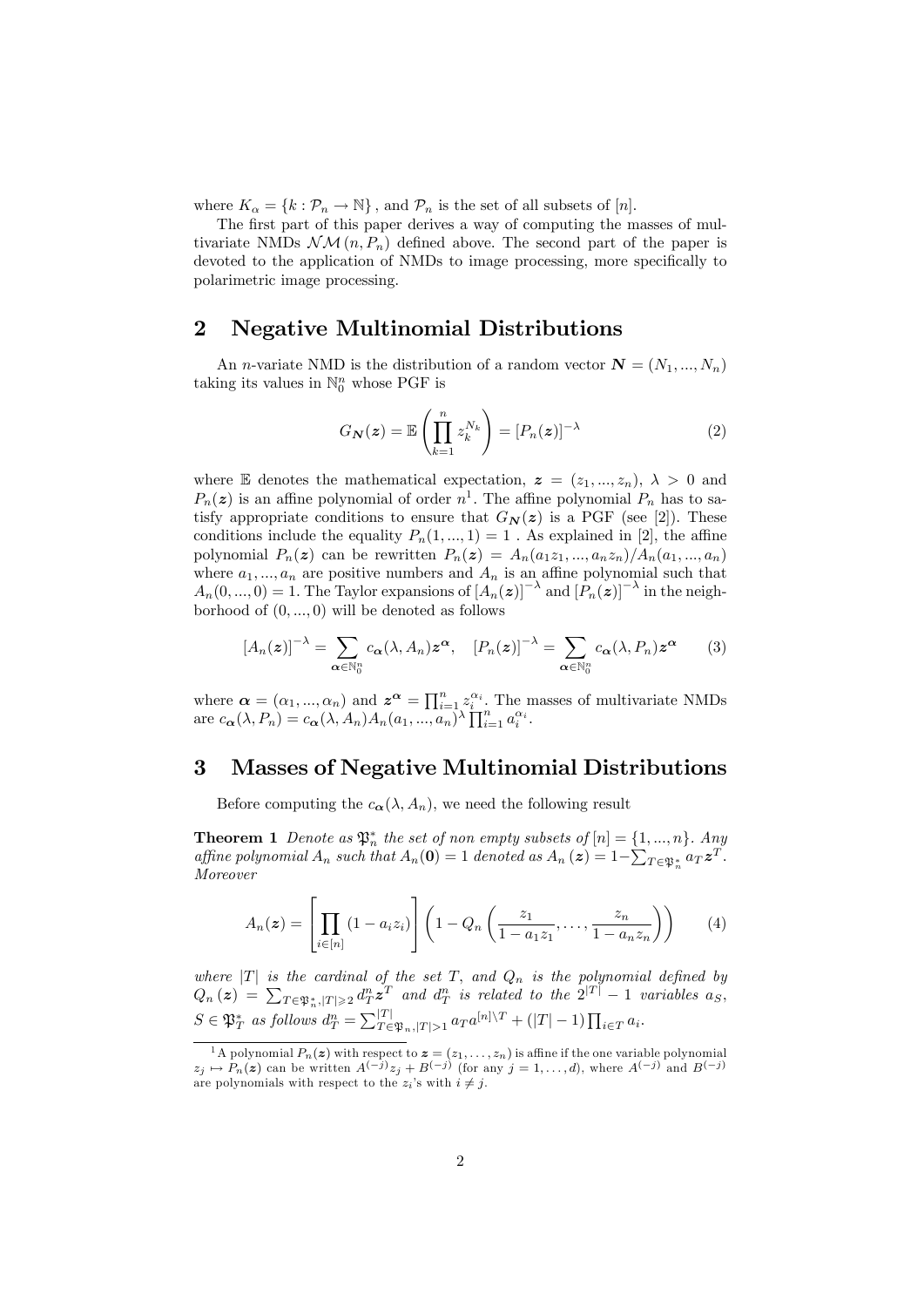**Theorem 2** Let  $A_n(z) = 1 - \sum_{T \in \mathfrak{P}_n^*} a_T z^T$ ,  $\mathbf{a} = (a_1, \ldots, a_n)$  and  $Q_n$  the affine polynomial defined in Theorem 1. For any  $\alpha$  and  $\gamma$  in  $\mathbb{N}^n$ , denote as  $c_{\gamma}(\lambda, A_n)$ the coefficient of  $z^{\gamma}$  in the Taylor expansion of  $[A_n(z)]^{-\lambda}$  and  $c_{\alpha}(\lambda, 1 - Q_n)$  the coefficient of  $z^{\alpha}$  in the Taylor expansion  $\left[1-Q_n(z)\right]^{-\lambda}$ . The following relation can be obtained

$$
c_{\gamma}(\lambda, A_n) = \sum_{\alpha + \beta = \gamma} c_{\alpha}(\lambda, 1 - Q_n) (\lambda \mathbf{1} + \alpha)_{\beta} \frac{\mathbf{a}^{\beta}}{\beta!}
$$
(5)

$$
= \sum_{0 \leq \beta_i \leq \gamma_i, i=1,\dots,n} c_{\gamma-\beta} (\lambda, 1 - Q_n) \prod_{i=1}^n (\lambda + \gamma_i - \beta_i)_{\beta_i} \frac{a_i^{\beta_i}}{\beta_i!}
$$
 (6)

$$
= \sum_{0 \leq \alpha_i \leq \gamma_i, i=1,\dots,n} c_{\alpha} (\lambda, 1 - Q_n) \prod_{i=1}^n (\lambda + \alpha_i)_{\beta_i} \frac{a_i^{\gamma_i - \alpha_i}}{(\gamma_i - \alpha_i)!} \tag{7}
$$

#### 3.1 Bivariate NMDs

**Theorem 3** The coefficient of  $z^{\gamma}$  in the Taylor expansion of  $[A_2(z)]^{-\lambda}$ , can be computed as follows

$$
c_{\gamma}(\lambda, P_2) = (\lambda)_{\max(\gamma_1, \gamma_2)} \sum_{\ell=0}^{\min(\gamma_1, \gamma_2)} \frac{(\lambda + \ell)_{\min(\gamma_1, \gamma_2) - \ell}}{(\gamma_1 - \ell)! (\gamma_2 - \ell)! \ell!} a_1^{\gamma_1 - \ell} a_2^{\gamma_2 - \ell} b_{1,2}^{\ell}.
$$
 (8)

#### 3.2 Trivariate NMDs

**Theorem 4** The coefficient of  $z^{\gamma}$  in the Taylor expansion of  $[A_3(z)]^{-\lambda}$  can be expressed as follows

$$
c_{\gamma}(\lambda, P_3) = \sum_{\beta_1=0}^{\gamma_1} \sum_{\beta_2=0}^{\gamma_2} \sum_{\beta_3=0}^{\gamma_3} \sum_{v=||\gamma-\beta||}^{|\frac{|\gamma-\beta|}{2}} (\lambda)_v \frac{b_{2,3}^{v-\gamma_1+\beta_1} b_{1,3}^{v-\gamma_2+\beta_2} b_{1,2}^{v-\gamma_3+\beta_3}}{\prod_{i=1}^3 (v-\gamma_i+\beta_i)!} \frac{b_{1,2,3}^{|\gamma-\beta|-2v}}{(|\gamma-\beta|-2v)!} \times \frac{(\lambda+\gamma_1-\beta_1)_{\beta_1}}{\beta_1!} \frac{(\lambda+\gamma_2-\beta_2)_{\beta_2}}{\beta_2!} \frac{(\lambda+\gamma_3-\beta_3)_{\beta_3}}{\beta_3!} a_1^{\beta_1} a_2^{\beta_2} a_3^{\beta_3}.
$$
 (9)

## 4 Estimating the polarization degree of low-flux polarimetric images using maximum likelihood methods

#### 4.1 Low-flux polarimetric images

The state of polarization of the light can be described by the random behavior of a complex vector  $\mathbf{A} = (A_X, A_Y)$ , called the Jones vector, whose covariance matrix, called the polarization matrix, is

$$
\Gamma = \left( \begin{array}{cc} \mathbb{E}\left(A_X A_X^*\right) & \mathbb{E}\left(A_X A_Y^*\right) \\ \mathbb{E}\left(A_Y A_X^*\right) & \mathbb{E}\left(A_Y A_Y^*\right) \end{array} \right) \triangleq \left( \begin{array}{cc} a_1 & a_3 + i a_4 \\ a_3 - i a_4 & a_2 \end{array} \right)
$$

where  $*$  denotes the complex conjugate. The covariance matrix  $\Gamma$  is a non negative hermitic matrix whose diagonal terms are the intensity components in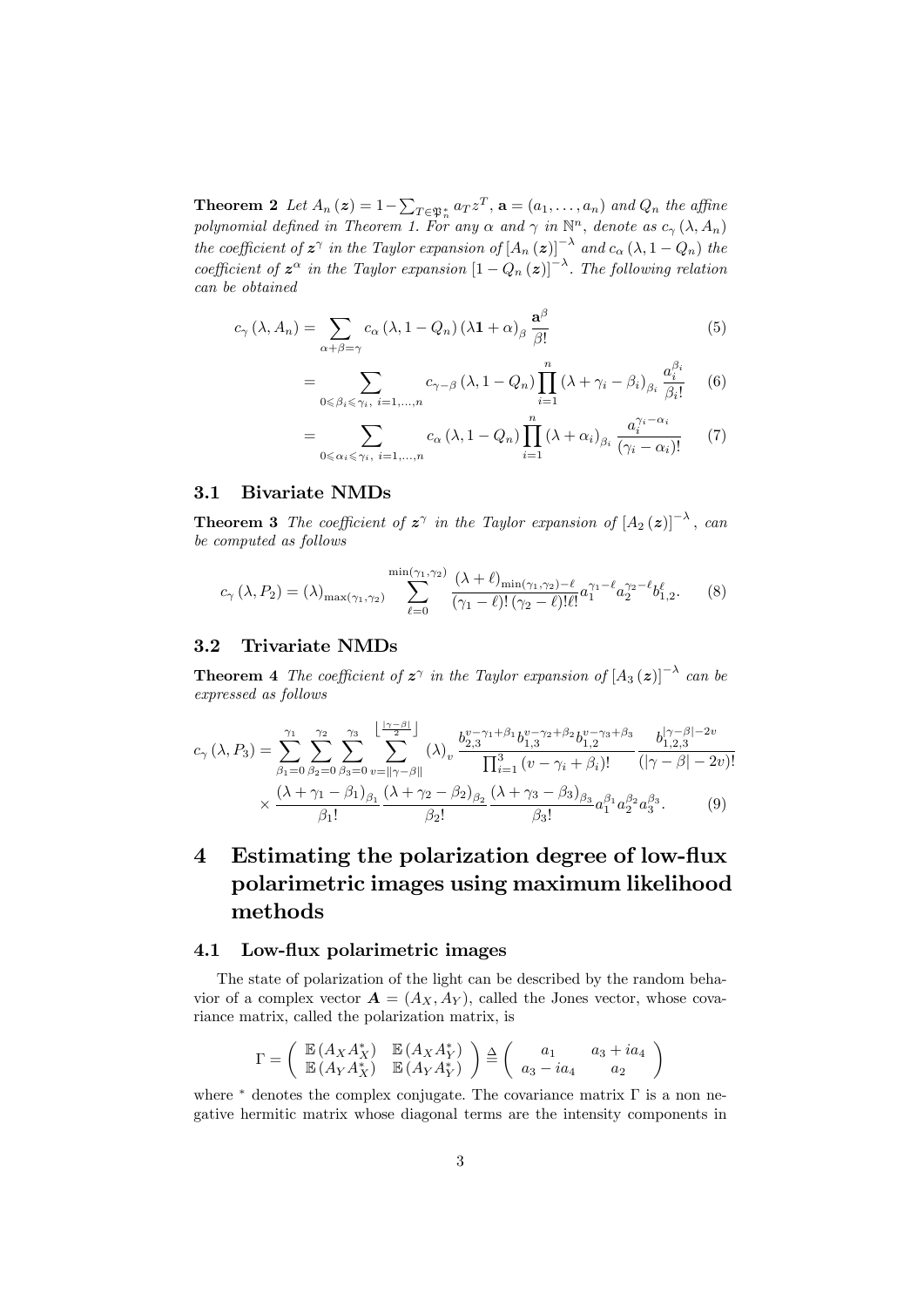the X and Y directions. The cross terms of  $\Gamma$  are the correlation between the Jones components. If we assume a fully developed speckle, the Jones vector  $\mathbf A$  is distributed according to a complex Gaussian distribution with probability density function (pdf) (see [5])  $p(\mathbf{A}) = 1/(\pi^2 |\Gamma|) \exp \left(-\mathbf{A}^\dagger \Gamma^{-1} \mathbf{A}\right)$  where  $|\Gamma|$  is the determinant of the matrix  $\Gamma$  and  $\dagger$  denotes the conjugate transpose operator. As a consequence, the statistical properties of  $\bf{A}$  are fully characterized by the covariance matrix  $\Gamma$ . The different components of  $\Gamma$  can be classically estimated by using four intensity images that are related to the components of the Jones vector as follows (see [3], for more details)

$$
I_1 = |A_X|^2, I_2 = |A_Y|^2, I_3 = \frac{1}{2} |A_X|^2 + \frac{1}{2} |A_Y|^2 + \text{Re}(A_X A_X^*),
$$
  

$$
I_4 = \frac{1}{2} |A_X|^2 + \frac{1}{2} |A_Y|^2 + \text{Im}(A_X A_Y^*).
$$

The state of polarization of the light is classically characterized by the square DoP defined by  $([5])$ 

$$
P^{2} = 1 - 4 \frac{|\Gamma|}{\left[\text{trace}(\Gamma)\right]^{2}} = 1 - \frac{4\left[a_{1}a_{2} - (a_{3}^{2} + a_{4}^{2})\right]}{(a_{1} + a_{2})^{2}}
$$
(10)

where trace( $\Gamma$ ) is the trace of the matrix  $\Gamma$ . The light is totally depolarized for  $P = 0$ , totally polarized for  $P = 1$  and partially polarized when  $P \in [0, 1]$ . Different estimation methods of  $P^2$  using several combinations of intensity images were studied in [3]. Since only one realization of the random vector  $\mathbf{I} = (I_1, ..., I_4)^T$  was available for a given pixel of a polarimetric image, the image was supposed to be locally stationary and ergodic. These assumptions were used to derive square DoP estimators using several neighbor pixels belonging to a so-called estimation window.

This section considers practical applications where the intensity level of the reflected light is very low (low-flux assumption), which leads to an additional source of fluctuations on the detected signal. Under the low-flux assumption, the quantum nature of the light leads to a Poisson-distributed noise which can become very important relatively to the mean value of the signal at low photon level. As a consequence, the observed pixels of the low-flux polarimetric image are discrete random variables contained in the vector  $\mathbf{N} = (N_1, ..., N_4)$  such that the conditional distributions of the random variables  $N_l | I_l$ , for  $l = 1, ..., 4$  are independent and distributed according to Poisson distributions with means  $I_l$ , for  $l = 1, ..., 4$ . The resulting joint distribution of N is a multivariate mixed Poisson distribution (see [4])  $P(N = k) = \int \cdots \int_{(\mathbb{R}^+)^4} \prod_{l=1}^4$  $\frac{I_l^{k_l}}{k_l!} \exp\left(-I_l\right) f\left(\mathbf{I}\right) d\mathbf{I}$ , where  $\mathbf{k} = (k_1, ..., k_4), k_i \in \mathbb{N}$  and  $f(\mathbf{I})$  is the joint pdf of the intensity vector. This section studies estimators of the square DoP  $P^2$  defined in (10) based on several vectors  $\mathbf{N}^1, \ldots, \mathbf{N}^n$  belonging to the estimation window.

The joint distribution of the intensity vector  $I$  is known to be a multivariate gamma distribution whose Laplace transform is (see [3])  $\mathbb{E}\left[\exp\left(\sum_{k=1}^4 z_k I_k\right)\right] =$  $1/P_4(z)$  where the affine polynomial  $P_4$  is  $P_4(z) = 1 + z\mu + k_a[2z_1z_2 + z_3z_4 +$  $(z_1 + z_2)(z_3 + z_4)$  with  $\boldsymbol{z} = (z_1, ..., z_4)$  and  $k_a = \frac{1}{2}(a_1a_2 - a_3^2 - a_4^2)$ ,  $\boldsymbol{\mu} =$  $(a_1, a_2, a_3 + (a_1 + a_2)/2, a_4 + (a_1 + a_2)/2)^T$ . As a consequence, the distribution of  $N$  is an NMD whose PGF can be written

$$
G_N(z) = [P_4(z_1 - 1, z_2 - 1, z_3 - 1, z_4 - 1)]^{-1}.
$$
 (11)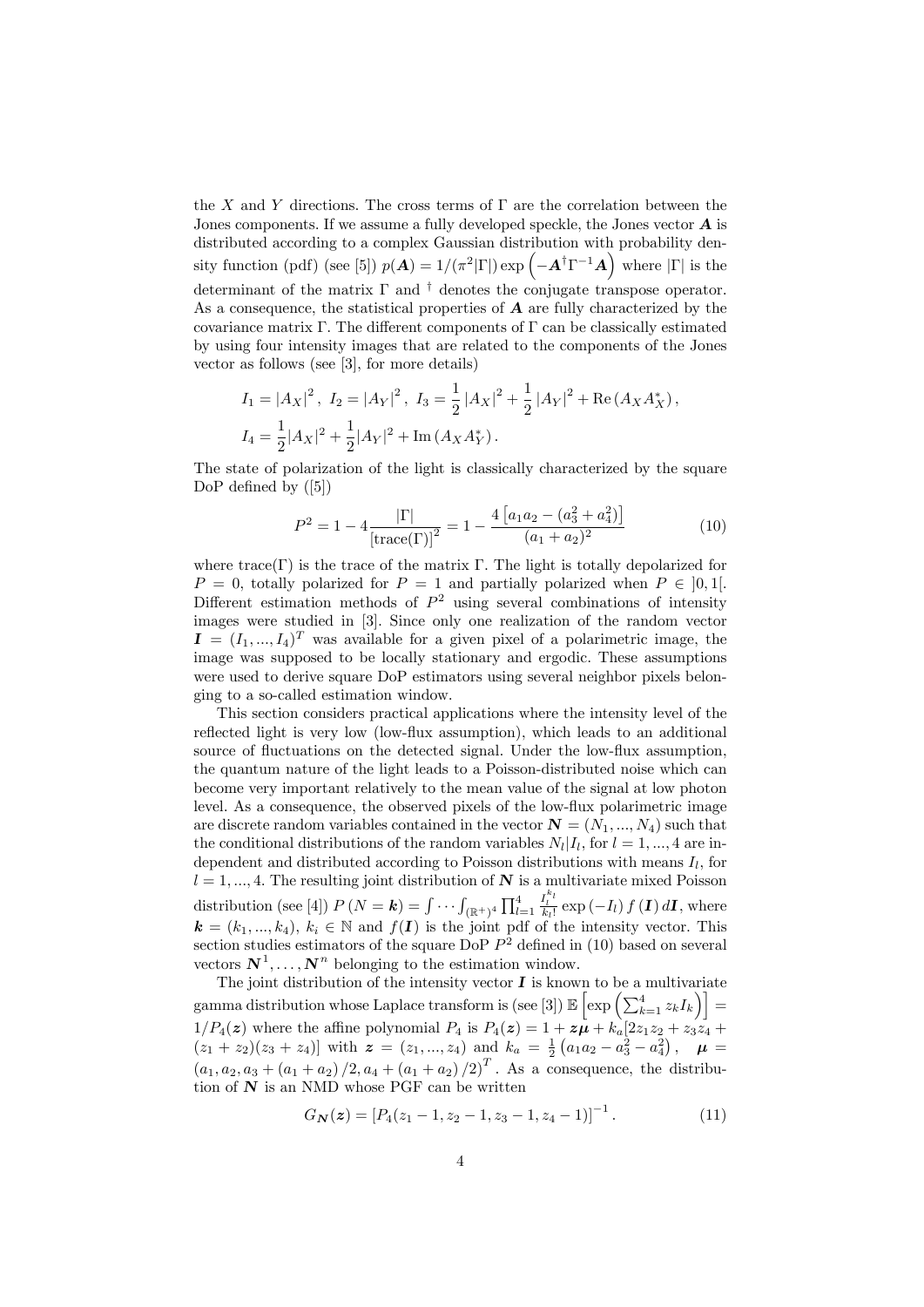The results of Section 3 allow us to compute the masses of  $N$  that will be useful for studying the maximum likelihood estimator (MLE) of the square DoP.

#### 4.2 MLE using three polarimetric images

The PGF of  $\widetilde{\mathbf{N}} = (N_1, N_2, N_3)$  can be computed from (11) by setting  $z_4 = 1$ . The following result can be obtained

$$
G_{\widetilde{\mathbf{N}}}(\boldsymbol{z}) = [P_3(\boldsymbol{z})]^{-1} \tag{12}
$$

with  $P_3(z) = P_3(0) + z_1(\mu_1 - 3k_a) + z_2(\mu_2 - 3k_a) + z_3(\mu_3 - 2k_a) + k_a(2z_1z_2 + z_1z_3 +$  $(z_2 z_3)$ ,  $\boldsymbol{z} = (z_1, z_2, z_3)$  and  $P_3(\boldsymbol{0}) = 1 - \sum_{i=1}^3 \mu_i + 4k_a$ . The results of Section 3.2 can then be used to express the masses of  $\overline{N}$  as a function of  $\theta = (a_1, a_2, a_3, a_4^2)^T$ .

The ML estimator of  $\boldsymbol{\theta}$  based on several vectors  $\widetilde{\boldsymbol{N}}^k$  belonging to the estimation window (where  $k = 1, ..., K$  and K is the number of pixels of the observation window) is obtained by maximizing the log-likelihood  $l_3\left(\widetilde{\boldsymbol{N}}^1,...,\widetilde{\boldsymbol{N}}^K|\boldsymbol{\theta}\right)$  =  $\sum_{k=1}^{K} \log \left[ P\left(\widetilde{\mathbf{N}}^{k}\right) \right]$  with respect to  $\boldsymbol{\theta}$ . The practical determination of the ML estimator of  $\theta$  is achieved by using a Newton-Raphson procedure. The ML estimators of the vector  $\boldsymbol{\theta}$  elements, denoted as  $\tilde{\boldsymbol{\theta}} = (\tilde{a}_1, \tilde{a}_2, \tilde{a}_3, \tilde{a}_4^2)^T$ , are then plugged into (10) to provide the ML estimator of the square DoP based on three polarimetric images

$$
\widetilde{P}^2 = 1 - \frac{4\left[\widetilde{a}_1\widetilde{a}_2 - (\widetilde{a}_3^2 + \widetilde{a}_4^2)\right]}{(\widetilde{a}_1 + \widetilde{a}_2)^2}.
$$
\n(13)

#### 4.3 MLE using two polarimetric images

The PGF of  $N = (N_1, N_2)$  can be computed from (12) by setting  $z_3 = 1$ . The following result can be obtained

$$
G_{\mathbf{\mathbf{N}}}(\mathbf{z}) = [P_2(\mathbf{z})]^{-1} \tag{14}
$$

with  $P_2(z) = P_2(0) + z_1(\mu_1 - 2k_a) + z_2(\mu_2 - 2k_a) + 2k_a z_1 z_2, z = (z_1, z_2)$  and  $P_2(\mathbf{0}) = 1 - \sum_{i=1}^2 \mu_i + 2k_a$ . The results of Section 3.1 can then be used to express the masses of  $\underline{\mathbf{N}}$  as a function of  $\boldsymbol{\theta} = (a_1, a_2, k_a)^T$ .

The ML estimator of  $\theta$  based on several vectors  $N^k$  belonging to the estimation window is obtained by maximizing the log-likelihood  $l_2\left(\underline{\mathbf{N}}^1,\ldots,\underline{\mathbf{N}}^P|\boldsymbol{\theta}\right)$  $\sum_{k=1}^{K} \log \left[ P\left(\mathbf{\underline{N}}^k\right) \right]$  with respect to  $\boldsymbol{\theta}$ . The practical determination of the ML estimator of  $\theta$  is achieved by using a Newton-Raphson procedure. The ML estimators of the vector  $\boldsymbol{\theta}$  elements, denoted as  $\underline{\boldsymbol{\theta}} = (\underline{a}_1, \underline{a}_2, \underline{k}_a)^T$ , are then plugged into (10) to provide the ML estimator of the square DoP based on two polarimetric images

$$
\underline{P}^2 = 1 - \frac{8k_a}{(\underline{a}_1 + \underline{a}_2)^2}.\tag{15}
$$